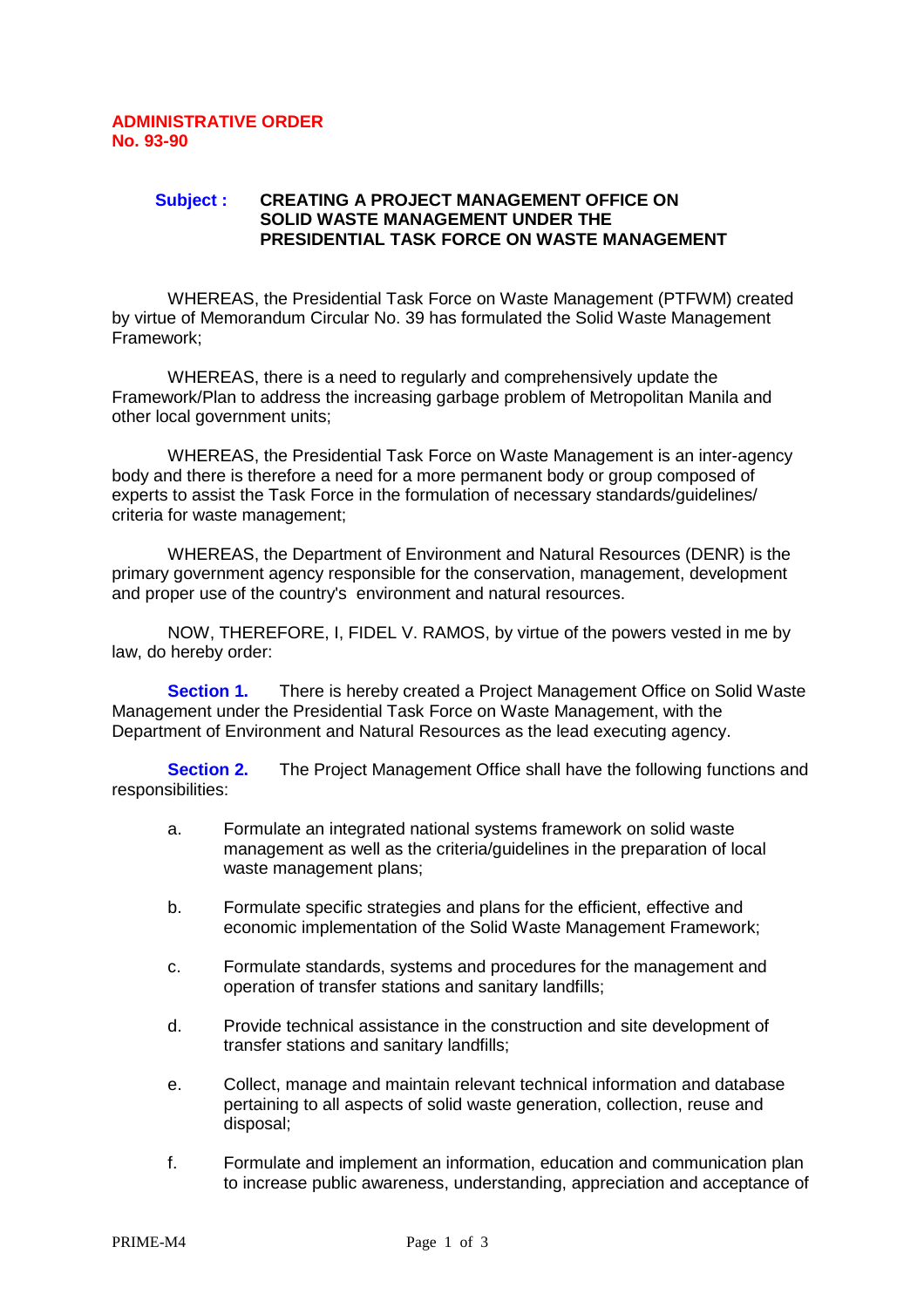new solid waste disposal facilities thereby improving the solid waste management system;

- g. Formulate and conduct appropriate community relation, programs in the vicinity of the sites of the sanitary landfills and transfer stations to inform and educate the communities on the benefits and the environmental safety features of the facilities and to allay fears of the perceived hazards and negative effects of the facilities;
- h. Identify community needs which may be addressed as part of the development of sites such as infrastructure, utilities and other services which can improve the communities and foster support for the solid waste disposal facilities;
- i. Facilitate site acquisition process by encouraging community consultations and participation;
- j. Formulate an appropriate cost recovery system for disposal facilities to ensure that these facilities shall be financially viable;
- k. Hire and develop qualified staff for the various aspects of solid waste management;
- l. Accept foreign grants and donations;
- m. Draft a bill creating the Waste Management Authority which shall handle all matters on waste management;
- n. Prepare a capability building program for local government units in relation to their solid waste management programs/projects;
- o. Develop and prescribe procedures for the issuance of the appropriate permits and clearances on the operation and maintenance of solid waste facilities;
- p. Establish a mechanism to ensure compliance with environmental rules and regulations, including the imposition of sanctions for violations;
- q. Evaluate program/project proposals on waste management; and,
- r. Monitor the implementation of programs/projects to ensure compliance with established standards/criteria.

**Section 3.** The Project Management Office shall be based in the Department of Environment and Natural Resources and with the Director of the Environmental Management Bureau of the Department of Environment and Natural Resources serving as concurrent Project Director.

**Section 4.** The Presidential Task Force on Waste Management shall serve as the Policy and Management Board for the Project Management Office on Solid Waste Management.

**Section 5.** The Project Management Office shall exist until such time that the Waste Management Authority has been created.

**Section 6.** This Administrative Order shall take effect immediately.